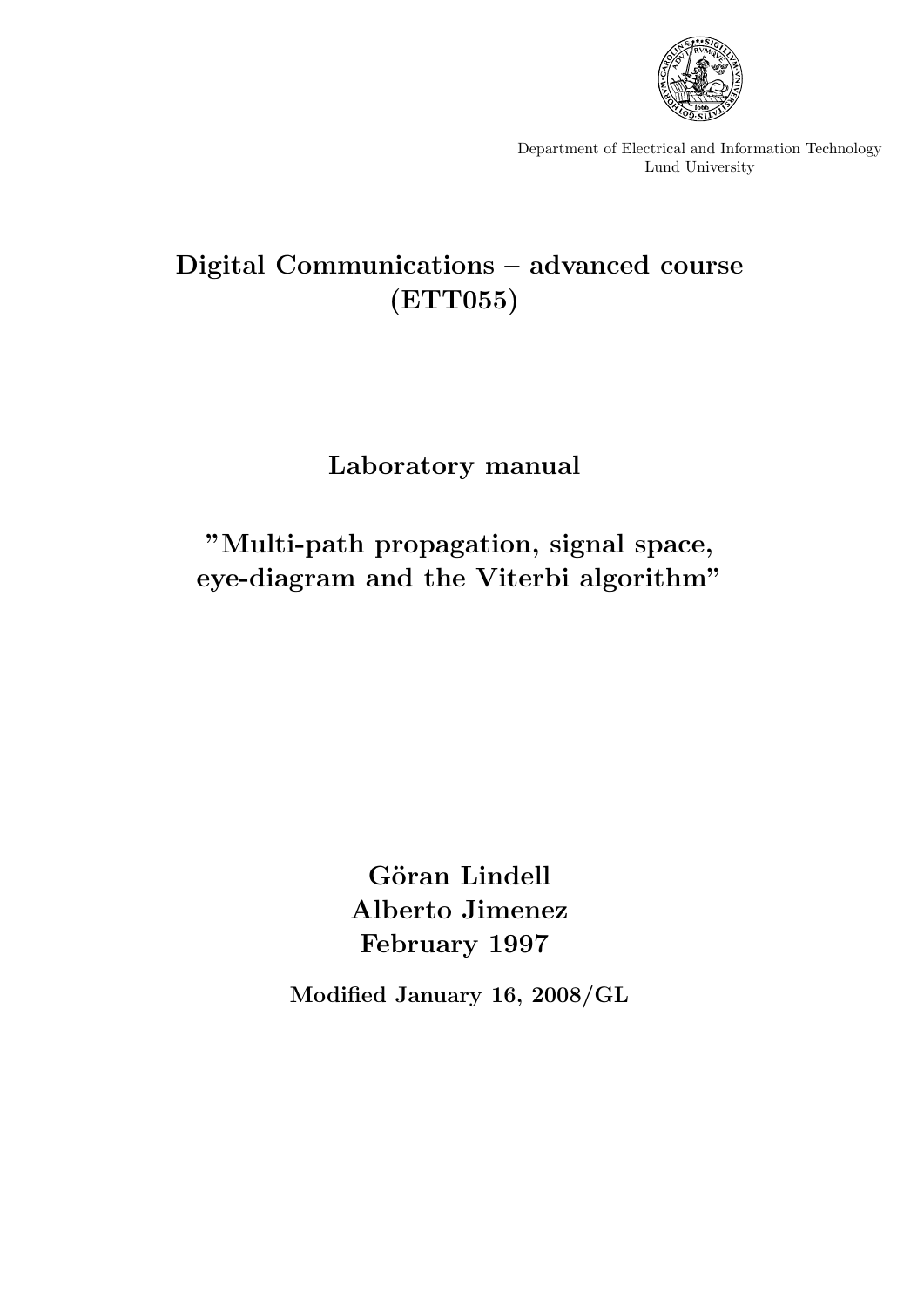## **INTRODUCTION**

In this laboratory session we study multi-path propagation, the receiver's signal space using the so-called eye-diagram, and the Viterbi algorithm.

The purpose of this laboratory session is to give an increased understanding of what the receiver should do to be able to optimally detect signals when the communication link is a multi-path channel.

## **HOME PROBLEMS**

To be solved at home **before** this laboratory session.

## **Home Problem 1:**

Answer the question on page 2.

### **Home Problem 2:**

a) Consider Laboratory Exercise A and assume that  $\alpha = 0.6$  och  $\alpha_1 = -0.4$ . Determine the optimal values, denoted  $c^*$  and  $c_1^*$ , that the ML-receiver uses.

Answer:  $c^* = \ldots \ldots \ldots \ldots$  $c_1^* = \ldots \ldots \ldots \ldots \ldots$ 

- b) Is it true that the ML-receiver in a) can use the values  $c^* = 1$  and  $c_1^* = \alpha/\alpha_1$ ? Answer: . . . . . . . . . . . . . . . . . . . . . . . . . . . . . . . . . . . . . . . . . . . . . . . . . . . . . . . . . . . . . . . . . .
- c) Determine  $c_1^*$  and  $c_2^*$  in Laboratory Exercise Part B1 on page 8 (compare with Figure 4.18 in the compendium).

Answer:  $c_1^* = \dots \dots \dots \dots$ 

### **Home Problem 3:**

The decision variable  $\xi[i]$  in Laboratory Exercise A contains a noise component. The variance of this noise component equals  $\sigma^2$ .

- a) Determine σ<sup>2</sup>. Answer: σ<sup>2</sup> =...............................................
- b) How much is σ<sup>2</sup> changed if c<sup>1</sup> is doubled? Answer: . . . . . . . . . . . . . . . . . . . . . . . .

### **Home Problem 4:**

Solve Problem 8.31 in the compendium (2-ray multi-path, ISI and the VA).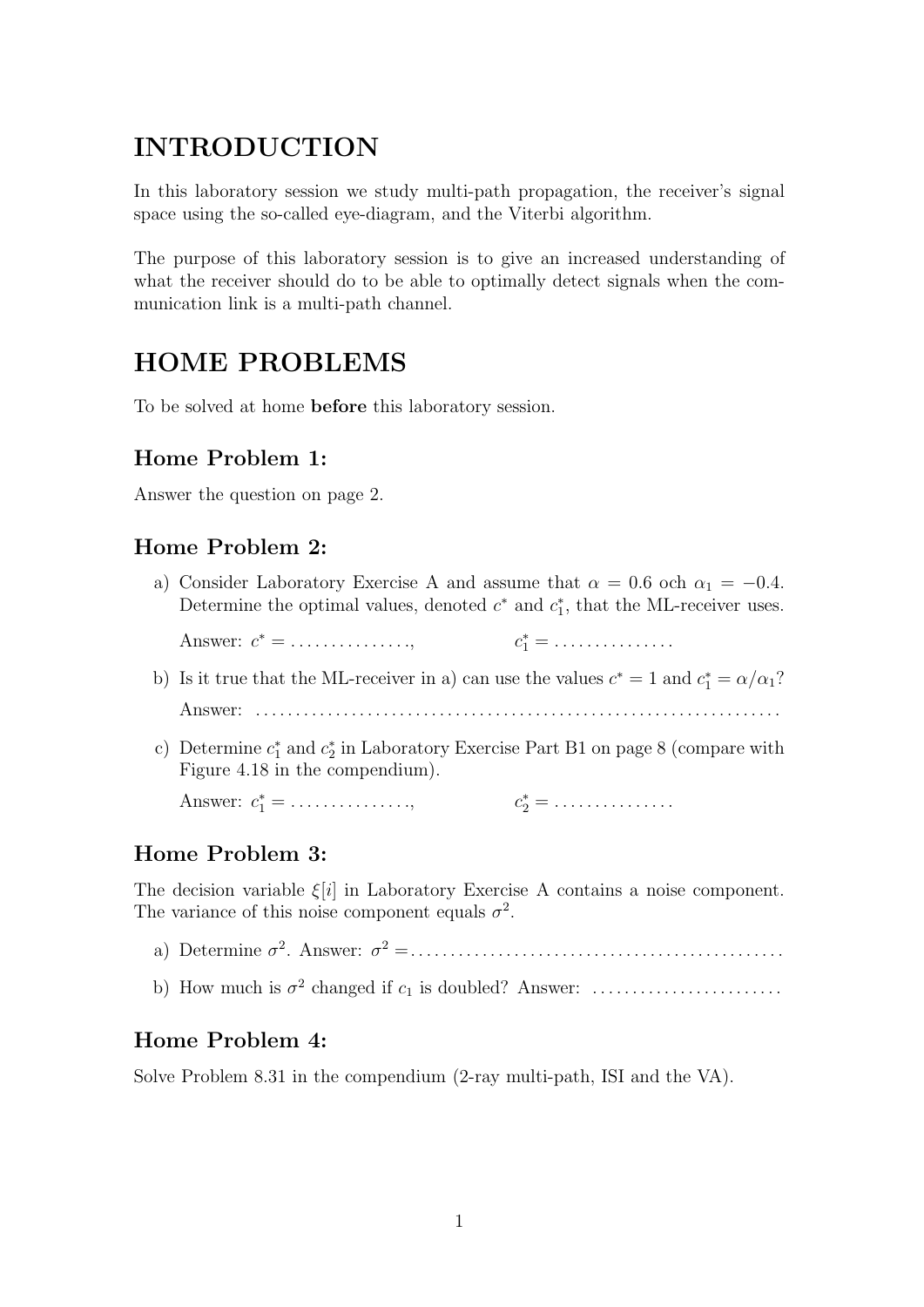## **LABORATORY EXERCISE A**

Here we investigate the communication system below.



 $s(t)$  is here a sequence of (coded, or uncoded) 4-ary PAM signal alternatives  ${s_j(t)}_{j=0}^3$ . The symbol rate is denoted  $R_s$ , the pulse shape is  $g(t)$ , and  $N(t)$  is AWGN with power spectral density  $R_N(f) = N_0/2$ .

We assume that the symbol time  $T_s$  satisfies the relation  $T_s \geq T + \tau_1$ , where T is the duration of  $q(t)$ . This significantly simplifies for the receiver to make correct decisions.

WHY? . . . . . . . . . . . . . . . . . . . . . . . . . . . . . . . . . . . . . . . . . . . . . . . . . . . . . . . . . . . . . . . . . . . . . . . . .

The communication link consists of a direct signal path, and one delayed  $(\tau_1)$  signal path. The impulse response  $v(t)$  of the receiver filter can be identified by finding the relationship between the input signal  $r(t)$  and the output signal  $y(t)$ . It is seen that

$$
v(t) = F \cdot (c\delta(t) + c_1 \delta(t - \tau_1)) * g(t) = F \cdot (cg(t) + c_1 g(t - \tau_1))
$$
 (1)

The parameter F is an arbitrary gain factor  $(F \neq 0)$ . The choice of F does not change the error probability since the signal-to-noise ratio does not depend on F. However, the decision logic sometimes needs to adapt to the value of F.

In this laboratory session the value of F is chosen such that the energy  $E_v$  in the receiver filter  $v(t)$  always is  $E_v = 1$ . This is obtained by chosing F as,

$$
F = \left(\int_0^{\mathcal{T}+\tau_1} (cg(t) + c_1 g(t-\tau_1))^2 dt\right)^{-1/2}
$$
 (2)

*The advantage with this choice of* F *is that the noise component in the decision variable*  $\xi[i]$  *always has the variance*  $\sigma^2 = N_0/2$ *.* 

If the parameters c,  $c_1$  och  $t_0$  are chosen correct then the receiver above is identical with the ML-receiver (compare also with equation (4.146) and Figure 4.18 in the compendium).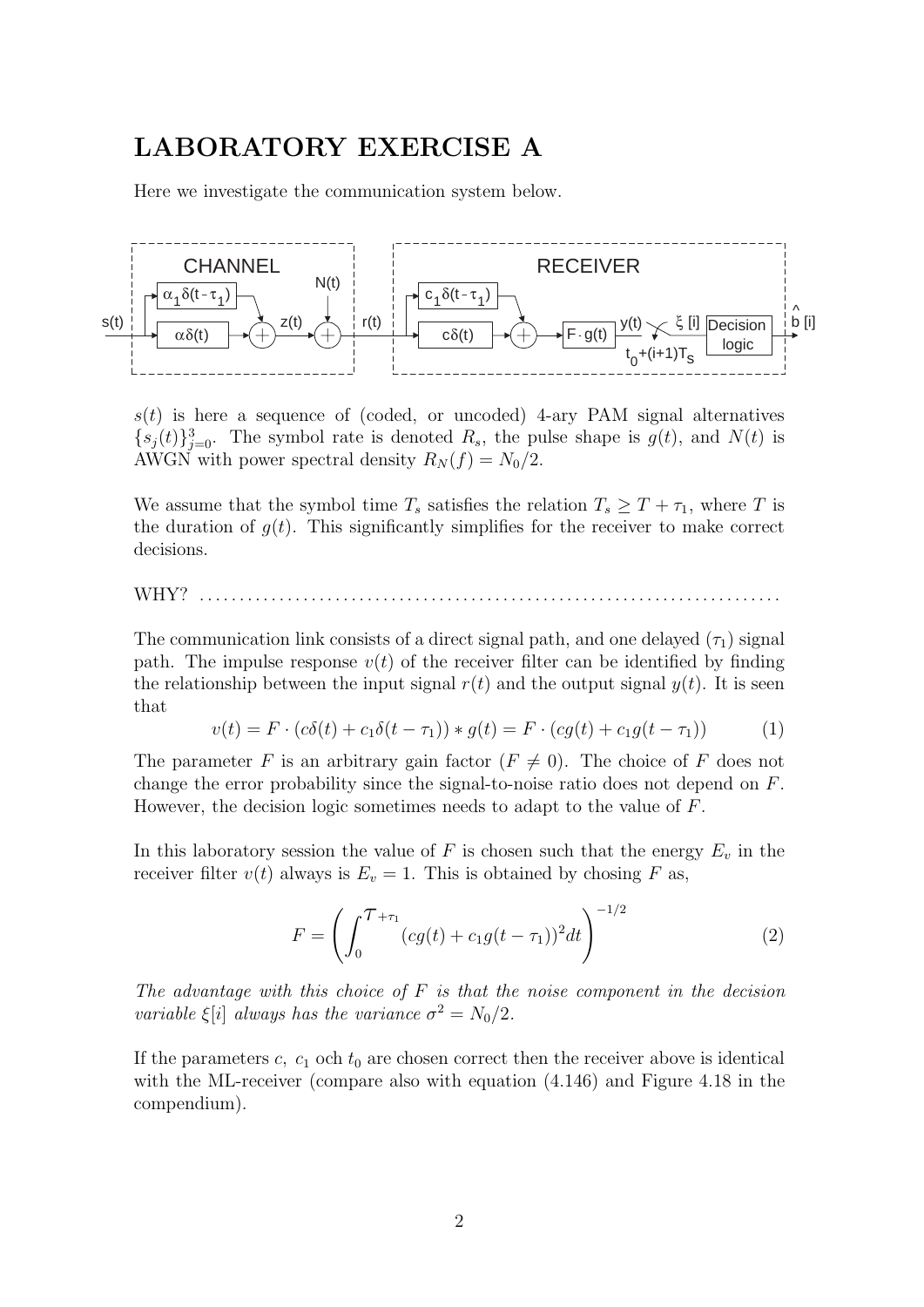#### **The eye diagram**

The so called eye diagram is obtained by plotting all possible noise-free signals  $y(t)$ in the same diagram. In practice an eye diagram is obtained by connecting an oscilloscope with memory to  $y(t)$ . After a while, assuming a noise-free situation, the eye diagram (i.e. all possible output signals  $y(t)$ ) is shown on the screen of the oscilloscope. The eye diagram gives us important information regarding the sensitivity to noise, jitter in the sampling time, and ISI. Furthermore, at the sampling time, there is a close connection between the eye diagram and the signal space! All possible noise-free signals  $y(t)$  can be expressed as,

$$
y(t) = \sum_{i = -\infty}^{\infty} A_i x(t - iT_s)
$$
 (3)

where  $A_i$  denotes the sent amplitude, and where the over-all pulse shape  $x(t)$  is,

$$
x(t) = g(t) * h(t) * v(t)
$$
\n<sup>(4)</sup>

*For a well designed M-ary PAM communication system, the eye diagram will have M clear and easily found amplitude levels around the sampling times!*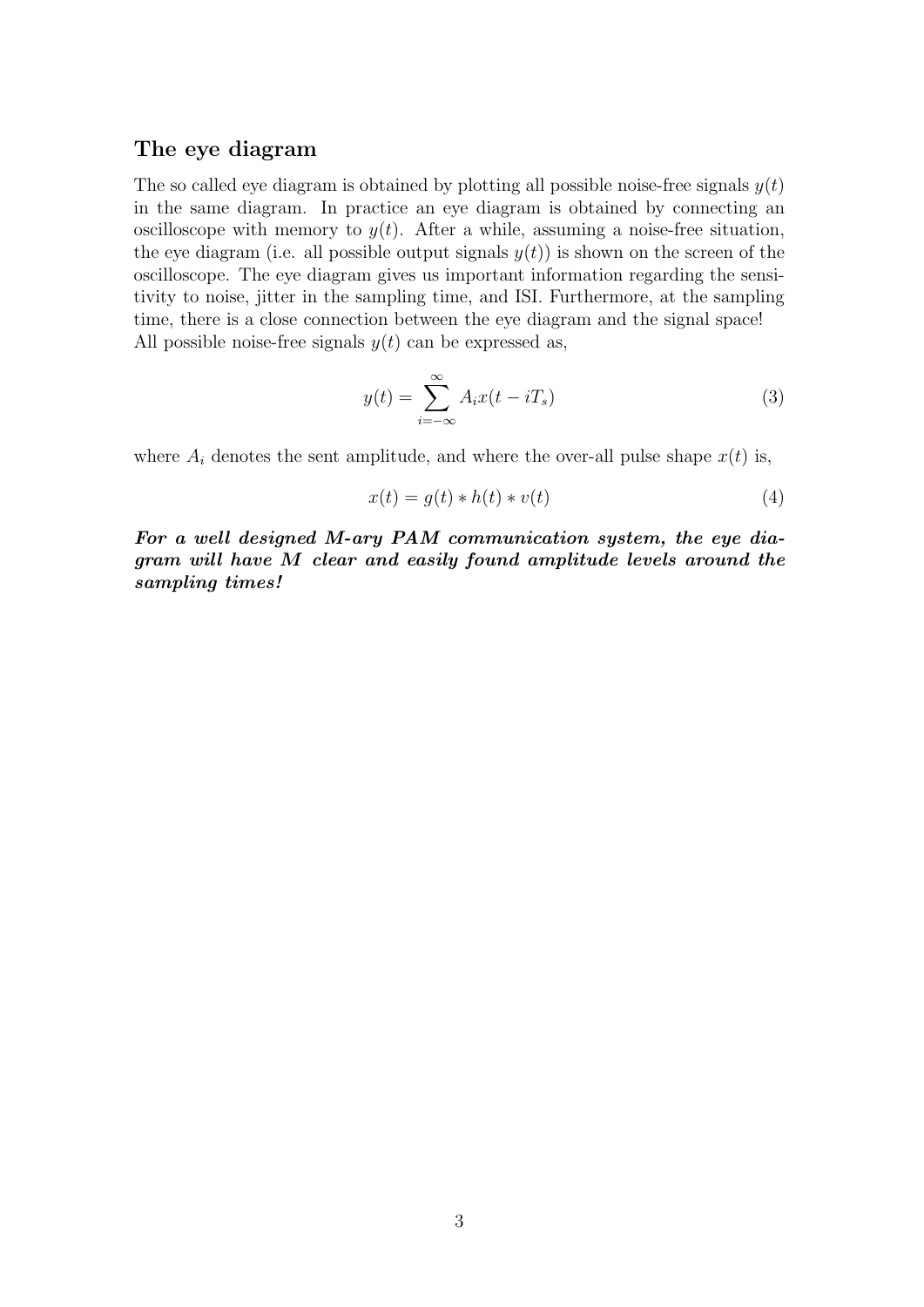## Laboratory Exercise Part A1: Random  $\alpha$  and  $\alpha_1$

In this exercise the duration T of the pulse  $g(t)$  is  $T = T_s/2$ . Furthermore, the delay  $\tau_1$  in the reflected signal path is  $\tau_1 = T_s/4$ , and both  $\alpha$  and  $\alpha_1$  lie within the interval  $-1$  to  $+1$ .

#### **Observe! From a practical point of view, the value of the parameter** *c* in the receiver is always equal to  $c = 1$ .

#### **Execute the file uppga1!**

Figure 1 on the screen shows the pulse shape  $q(t)$ .

Start with the noise-free situation by giving "n" as input to the program when it asks about "Brus".

Start with a guess of  $c_1$  (e.g.  $c_1 = -2$ ).

Figure 2 on the screen will then show a realization of the received noise-free signal  $r(t) = z(t)$ .

From this plot we can not determine the sent amplitude  $(\pm A, \pm 3A)$  since we do not know the actual values of  $\alpha$  and  $\alpha_1$ . The values of  $\alpha$  and  $\alpha_1$  are chosen randomly when the program is started.

## However, from the plot of  $z(t)$  we can for most cases estimate the ratio  $\alpha/\alpha_1$ .

1. From the plot of  $z(t)$  in Figure 2, estimate  $\alpha/\alpha_1$ .

Answer: α/α<sup>1</sup> =...........................................................

Figure 2 on the screen also shows the eye diagram that is obtained with your guess of  $c_1$ .

**A correct eye diagram in the receiver will have** *M* **clear and easily found amplitude levels around the sampling time "3"! Furthermore, the eye diagram should be symmetric around the sampling time "3"!**

2. Did your guess of  $c_1$  result in an ML-receiver?

Answer: . . . . . . . . . . . . . . . . . . . . . . . . . . . . . . . . . . . . . . . . . . . . . . . . . . . . . . . . . . . . . . . . . .

Figure 1 also shows the impulse response  $v(t)$  for the receiver filter for your guess of  $c_1$ .

By **not** ("n" when the program asks about "Avsluta") ending the program you can try other values of  $c_1$  in the receiver and study the new eye diagrams  $(c_1$  should be within the interval from -10 to +10).

3. Test two other values of  $c_1$  and study the resulting eye diagrams. Are there minor or significant changes in the eye diagrams compared with your initial guess of  $c_1$ ?

Answer: . . . . . . . . . . . . . . . . . . . . . . . . . . . . . . . . . . . . . . . . . . . . . . . . . . . . . . . . . . . . . . . . . .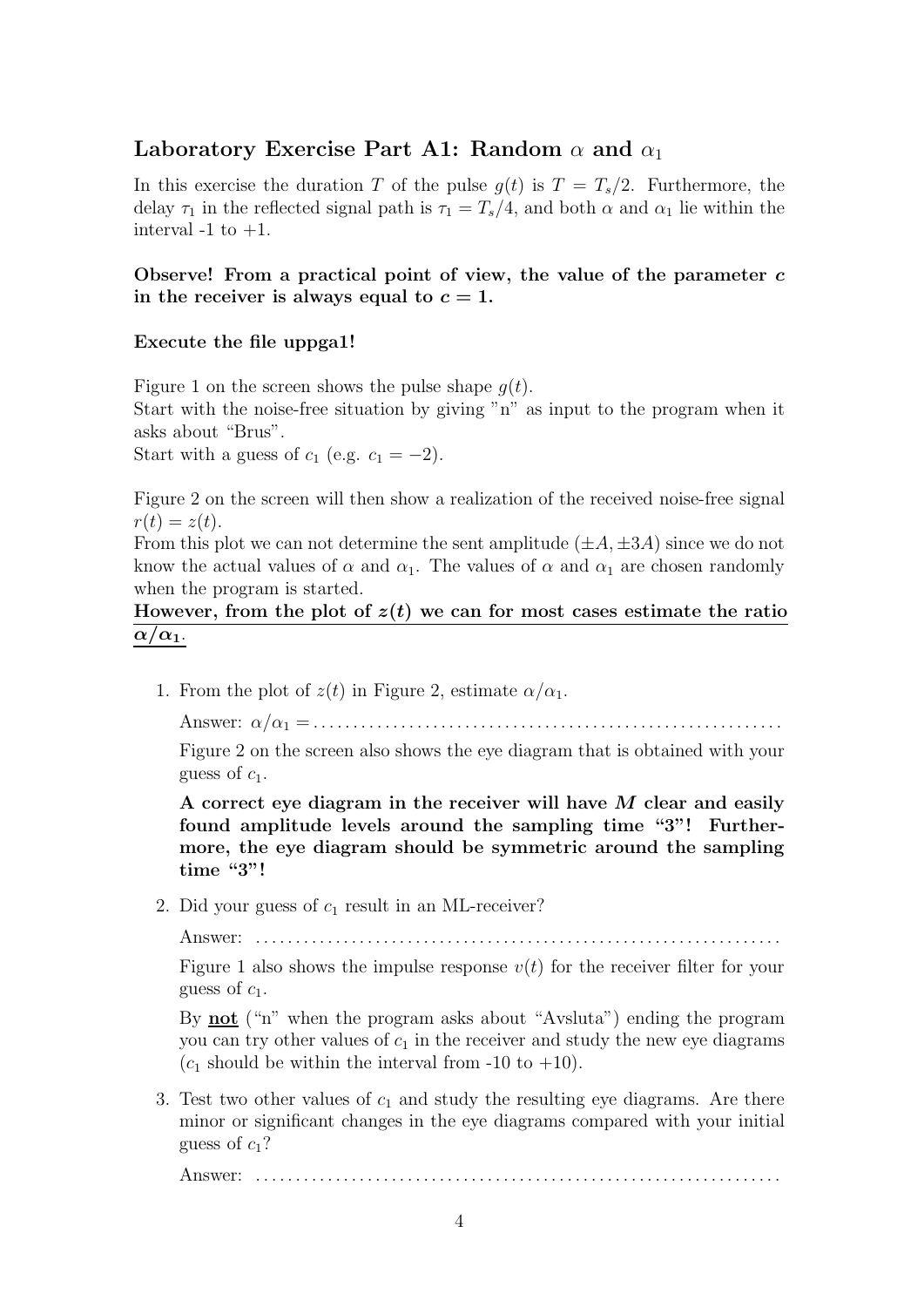4. What is the relationship between the parameters  $c_1$ ,  $\alpha$  and  $\alpha_1$  for the MLreceiver if it is required that  $c = 1$ ?

Answer: c<sup>∗</sup> <sup>1</sup> =..............................................................

5. Use Figure 1 and Figure 2, especially  $z(t)$ , to estimate the optimal choice of  $c_1$ , here denoted  $c_1^*$ , if a requirement is that  $c = 1$ .

Answer: c<sup>∗</sup> <sup>1</sup> =..............................................................

6. Sketch the eye diagram for the ML-receiver in 5.



7. There is a very close connection between the eye diagram in your sketch above and the signal space. Explain this connection!

Answer: . . . . . . . . . . . . . . . . . . . . . . . . . . . . . . . . . . . . . . . . . . . . . . . . . . . . . . . . . . . . . . . . . .

- 8. Determine  $D_{\min}^2$  for the ML-receiver in 5. Answer: D<sup>2</sup> min = ..........................................................
- 9. Assume that the noise component in  $y(t)$  has the variance  $\sigma^2 = 0.05$ . Determine the exact value of the symbol error probability  $P_s$  for the ML-receiver in 5.

Answer: P<sup>s</sup> =..............................................................

10. Determine from the eye diagram if the receiver in 5 is robust against jitter in the sampling time.

Answer: . . . . . . . . . . . . . . . . . . . . . . . . . . . . . . . . . . . . . . . . . . . . . . . . . . . . . . . . . . . . . . . . . .

11. Add noise  $N(t)$  to the signal  $z(t)$  and compare the two signals  $r(t)$  and  $y(t)$ . Which of the signals  $r(t)$  and  $y(t)$  is less noisy, and why?

Answer: . . . . . . . . . . . . . . . . . . . . . . . . . . . . . . . . . . . . . . . . . . . . . . . . . . . . . . . . . . . . . . . . . .

12. Is the noise margin in the eye diagram large enough?

Answer: . . . . . . . . . . . . . . . . . . . . . . . . . . . . . . . . . . . . . . . . . . . . . . . . . . . . . . . . . . . . . . . . . .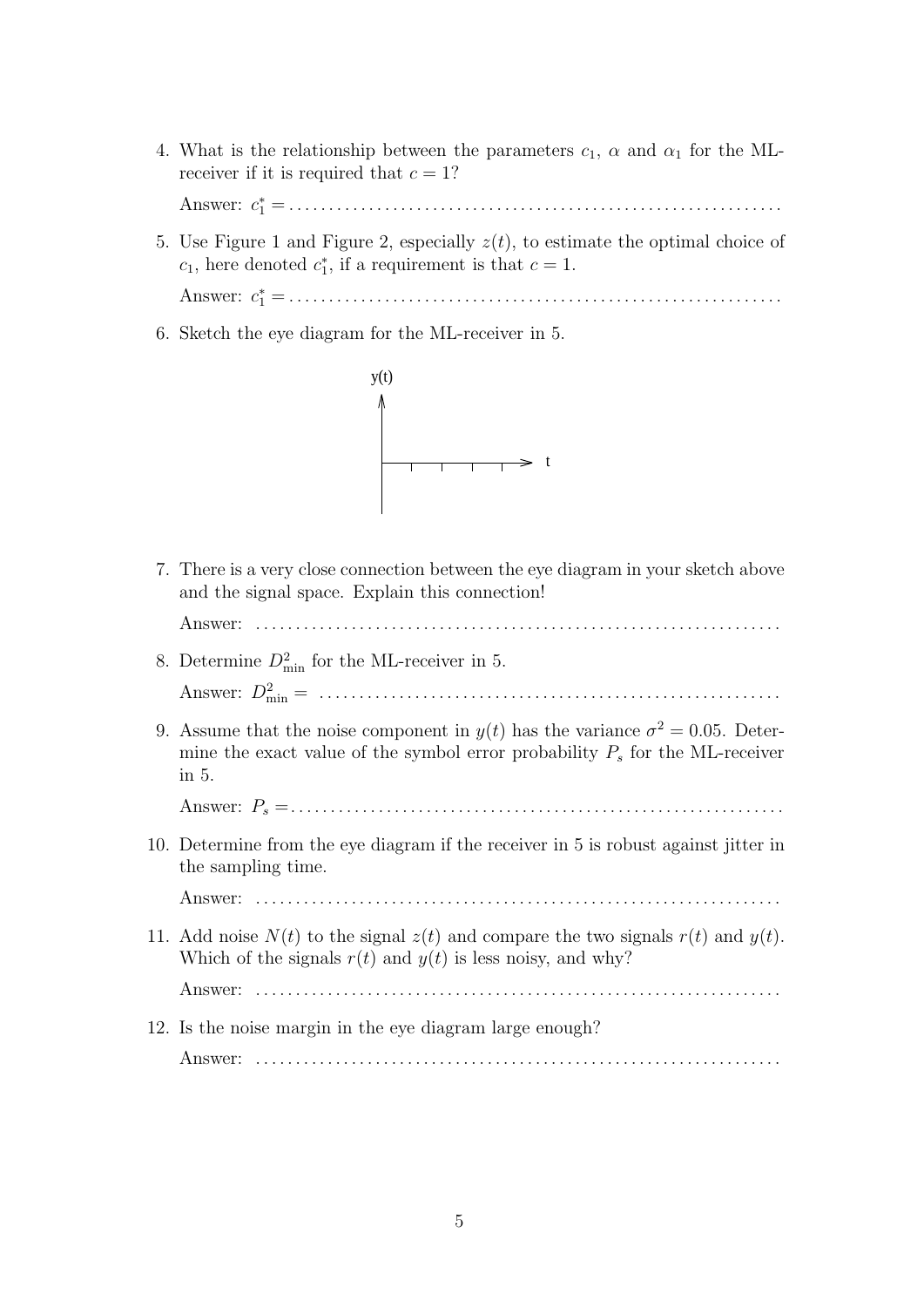13. Suggest a method how the receiver can learn the channel parameters  $\alpha$ ,  $\alpha_1$ and  $\tau_1$ .

Answer: . . . . . . . . . . . . . . . . . . . . . . . . . . . . . . . . . . . . . . . . . . . . . . . . . . . . . . . . . . . . . . . . . .



## Laboratory Exercise Part A2: Fixed  $\alpha$  and  $\alpha_1$

In this exercise  $\alpha = 0.6$ ,  $\alpha_1 = -0.4$  and  $\tau_1 = T_s/4$ . Furthermore, also here we assume that  $c = 1$ .

1. Execute the file **uppga2** and sketch the eye diagram for the ML-receiver.



2. Assume now that the duration T of the pulse is reduced such that  $T =$  $T_s/1000$ . Determine the signal alternatives  $\{z_j(t)\}\$ in this case, and suggest at least one advantage with this method.

Answer: . . . . . . . . . . . . . . . . . . . . . . . . . . . . . . . . . . . . . . . . . . . . . . . . . . . . . . . . . . . . . . . . . .

## Laboratory Exercise Part A3: Fixed  $\alpha$  and  $\alpha_1$ , sub-optimal **receiver**

In this exercise  $\alpha = 0.6$ ,  $\alpha_1 = -0.4$  and  $\tau_1 = T_s/4$ . Furthermore, here we assume that  $c = 1$  and  $c_1 = 0$ .

1. Execute the file **uppga2** and sketch the eye diagram for this receiver.

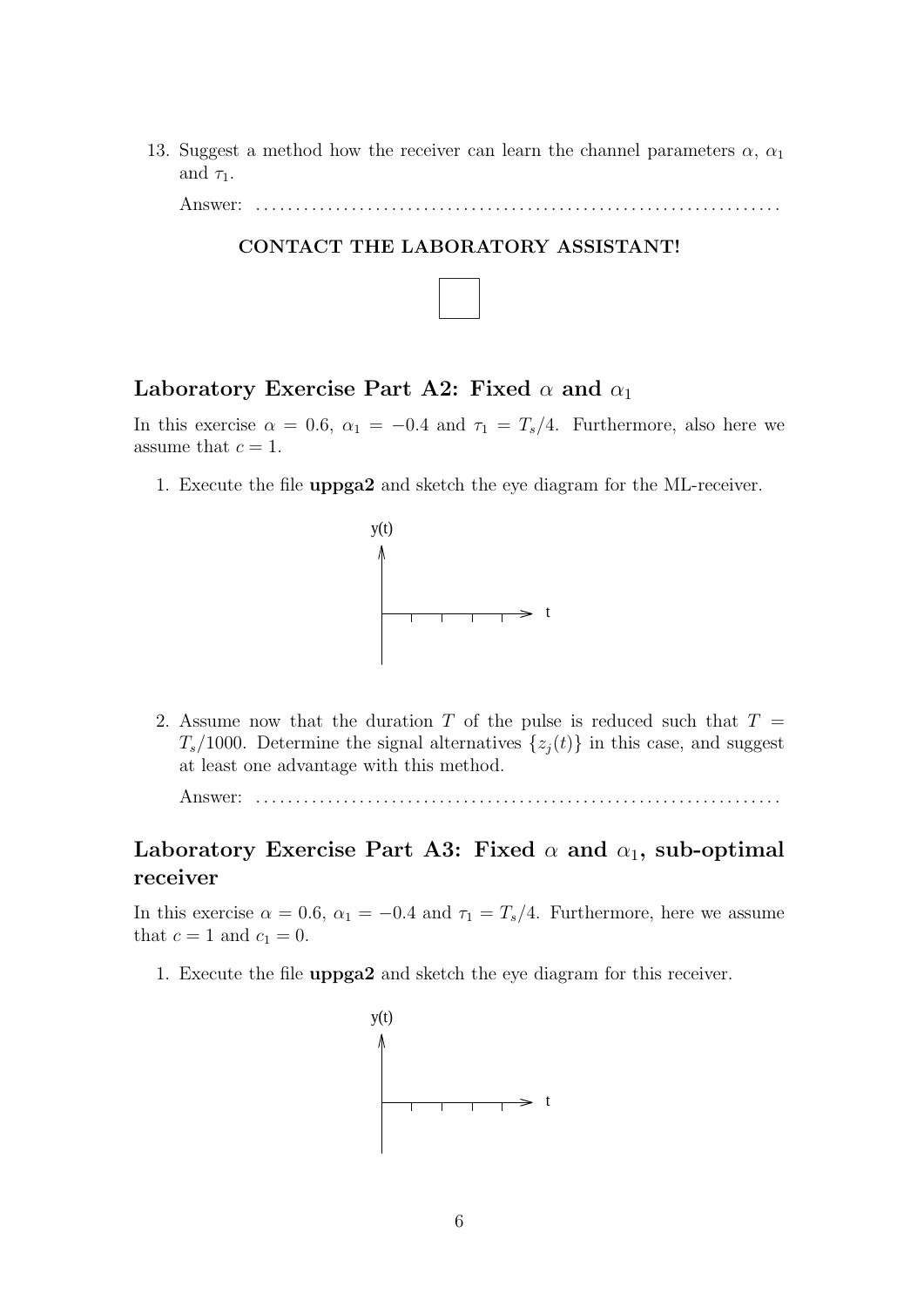| 2. What are the differences between this eye diagram and the eye diagram in<br>Part A2, and which is best? |
|------------------------------------------------------------------------------------------------------------|
|                                                                                                            |
| 3. Are there any advantages by using $c_1 = 0$ .                                                           |
|                                                                                                            |
| 4. For which $\alpha$ and $\alpha_1$ is this receiver optimal?                                             |
|                                                                                                            |

**CONTACT THE LABORATORY ASSISTENT!**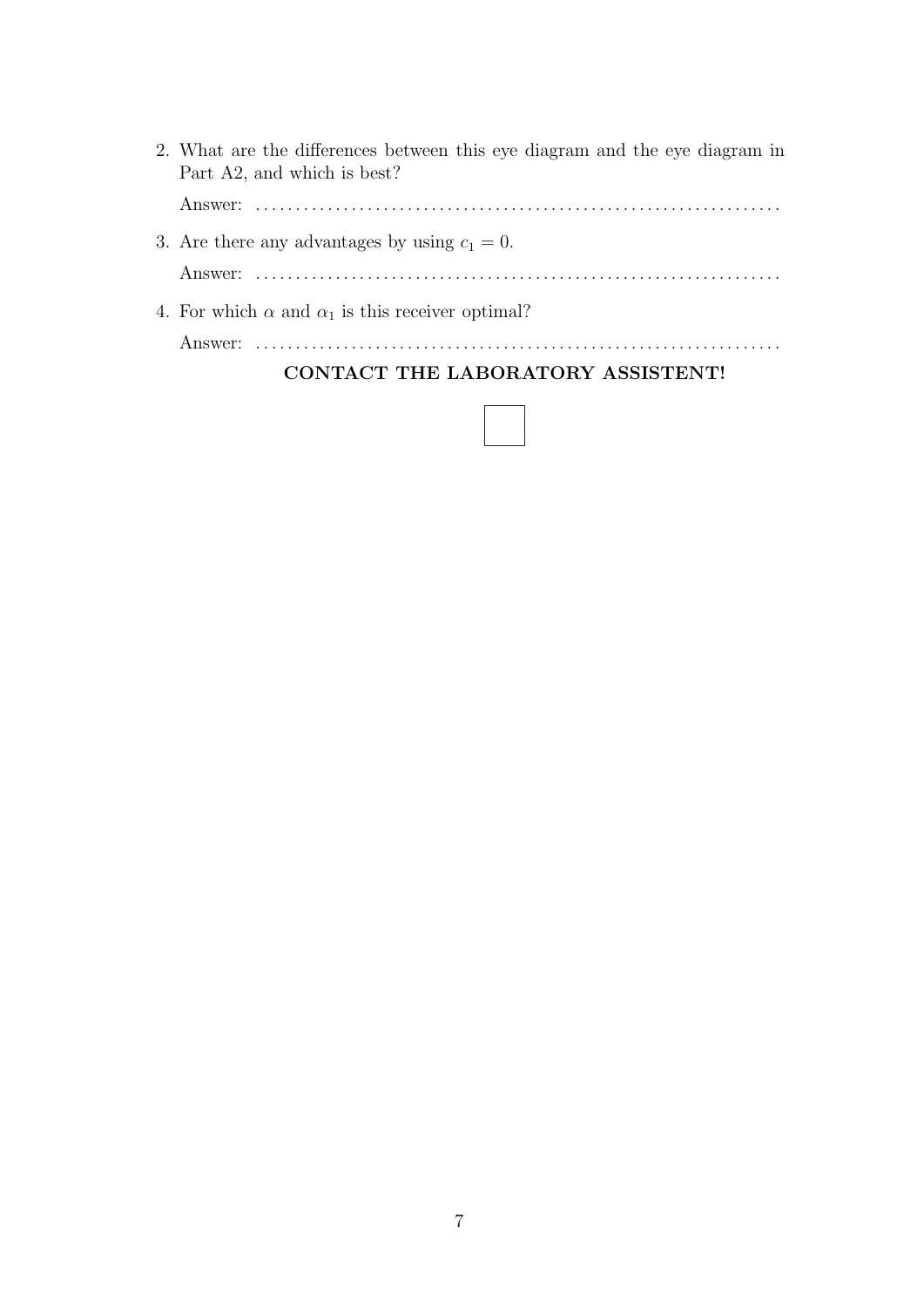## **LABORATORY EXERCISE B: 3-ray channel**

The communication system below will here be investigated (compare with Figure 4.18 in the compendium).



The signal  $s(t)$  is also here 4-ary PAM, and  $N(t)$  is AWGN. Here the symbol time  $T_s$  is chosen such that  $T_s > T + \tau_2$  where T denotes the duration of the transmitted pulse  $g(t)$ . The parameter F is also here chosen such that the energy in the receiver filter is  $E_v = 1$ ,

$$
F = \left(\int_0^{\tau + \tau_2} (cg(t) + c_1 g(t - \tau_2 + \tau_1) + c_2 g(t - \tau_2))^2 dt\right)^{-1/2}
$$

### Laboratory Exercise Part B1: Random  $\alpha$ ,  $\alpha_1$  and  $\alpha_2$

In this exercise the duration T of the pulse  $g(t)$  is  $T = T_s/2$ . Furthermore,  $\tau_1 = T_s/4$ and  $\tau_2 = 3T_s/8$ . The parameters  $\alpha$ ,  $\alpha_1$  and  $\alpha_2$  all lie within the interval -1 to +1.

**Observe! From a practical point of view, the value of the parameter** *c* in the receiver is always equal to  $c = 1!$   $c_1$  and  $c_2$  lie in the interval -10 **to +10.**

1. What is the relationship between the parameters  $c_1, c_2, \alpha, \alpha_1$  and  $\alpha_2$  for the ML-receiver if it is required that  $c = 1$ ?

Answer:  $c_1^* = \dots \dots \dots \dots$  $c_2^* = \ldots \ldots \ldots$ 

2. Execute the file **uppgb1**. Use Figure 1 and Figure 2, especially  $z(t)$ , to

estimate the optimal choice of  $c_1$  and  $c_2$  if a requirement is that  $c = 1$ .

Answer:  $c_1^* = \dots \dots \dots \dots$   $c_2^* = \dots \dots \dots \dots$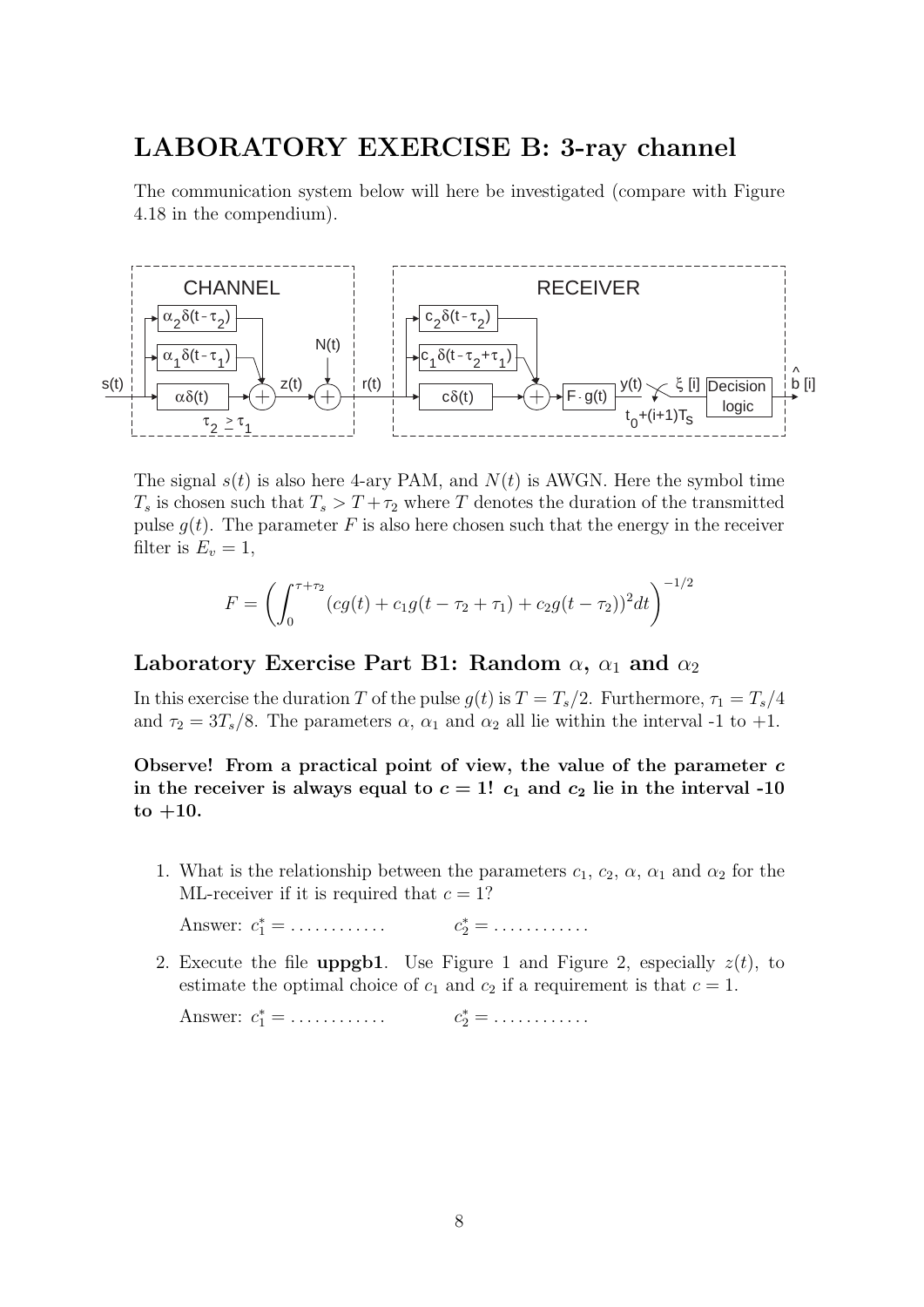3. Sketch the eye diagram for the ML-receiver in 2:



4. Assume that  $E_b/N_0$  equals 9.6 dB. Determine the exact symbol error probability for the ML-receiver.

Answer: . . . . . . . . . . . . . . . . . . . . . . . . . . . . . . . . . . . . . . . . . . . . . . . . . . . . . . . . . . . . . . . . . .

## Laboratory Exercise Part B2: The transfer function  $H(f)$

In this exercise  $\alpha = 0.8$ ,  $\alpha_1 = -0.4$ ,  $\alpha_2 = -0.2$  and  $\tau_1 = T_s/4$ . The frequency function  $H(f)$  for this 3-ray channel is

$$
H(f) = \mathcal{F}{h(t)} = \alpha + \alpha_1 e^{-j2\pi f \tau_1} + \alpha_2 e^{-j2\pi f \tau_2}
$$

5. Execute the file **uppgb2** and sketch  $|H(f)|$  for the three cases below.